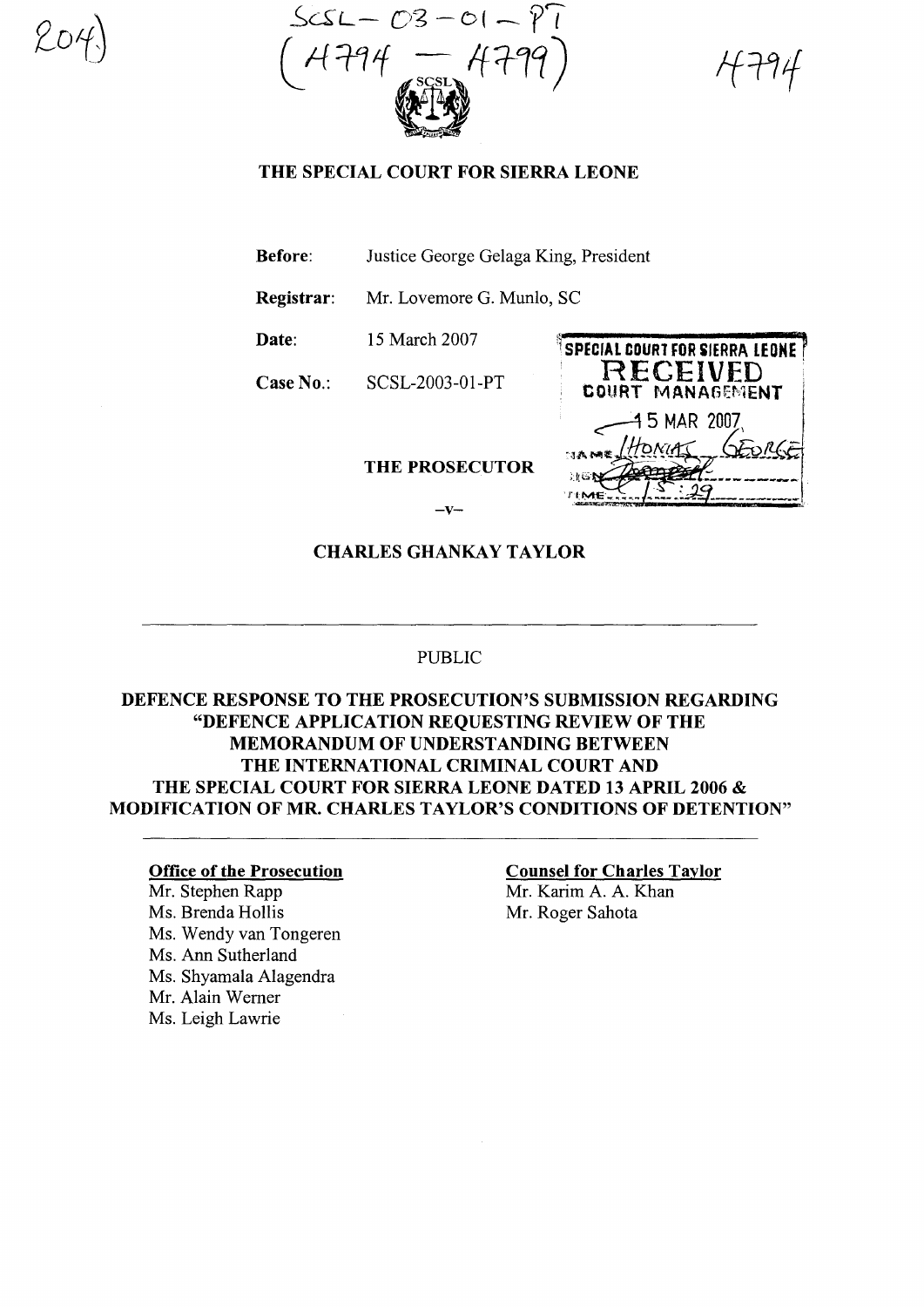# **I. Introduction**

- 1. Seldom has one seen a Prosecution motion as lacking in merit as the *Public Prosecution Submission Regarding Defence Application Requesting Review of the Memorandum of Understanding Between the International Criminal Court and the Special Court for Sierra Leone dated* 13 *April 2006* & *Modification ofMr. Charles Taylor's Conditions of Detention,* filed 24 March 2007 ("Prosecution's Submission").<sup>1</sup>
- 2. The Prosecution's Submission is, in effect, a tardy response to the *Public Defence Application Requesting Review of the Memorandum of Understanding Between the International Criminal Court and the Special Court for Sierra Leone dated* 13 *April 2006* & *Modification of Mr. Charles Taylor's Conditions of Detention,* dated 14 December 2006 ("Defence Application").<sup>2</sup> As is obvious, that Application was filed three months ago - not an insignificant amount of time in any judicial calendar. Despite the best endeavors of the Defence, it remains unclear what event woke the Prosecution from its apparent stupor in this matter, and compelled them to file the present Submission. While the search for enlightenment continues, the Defence make the following submissions.
- 3. The Prosecution's Submission should be excluded and completely disregarded as being procedurally and substantively without foundation, on the basis that it:
	- (i) Is filed out of time,
	- (ii) Is otherwise procedurally irregular; and
	- (iii)Amounts to a motion for reconsideration by the President, which is a form ofrelief not recognized in the Rules.

4795

<sup>&</sup>lt;sup>1</sup> Prosecutor v. Taylor, SCSL-03-01-PT-203, Public Prosecution's Submission Regarding Defence Application Requesting Review of the Memorandum of Understanding Between the International Criminal Court and the Special Court for Sierra Leone dated 13 April 2006 & Modification of Mr. Charles Taylor's Conditions of Detention, 24 March 2007.

*<sup>2</sup> Prosecutor v. Taylor,* SCSL-03-0l-PT-146, Defence Application Requesting Review ofthe Memorandum of Understanding Between the International Criminal Court and the Special Court for Sierra Leone dated 13 April 2006 & Modification of Mr. Charles Taylor's Conditions of Detention, 14 December 2006.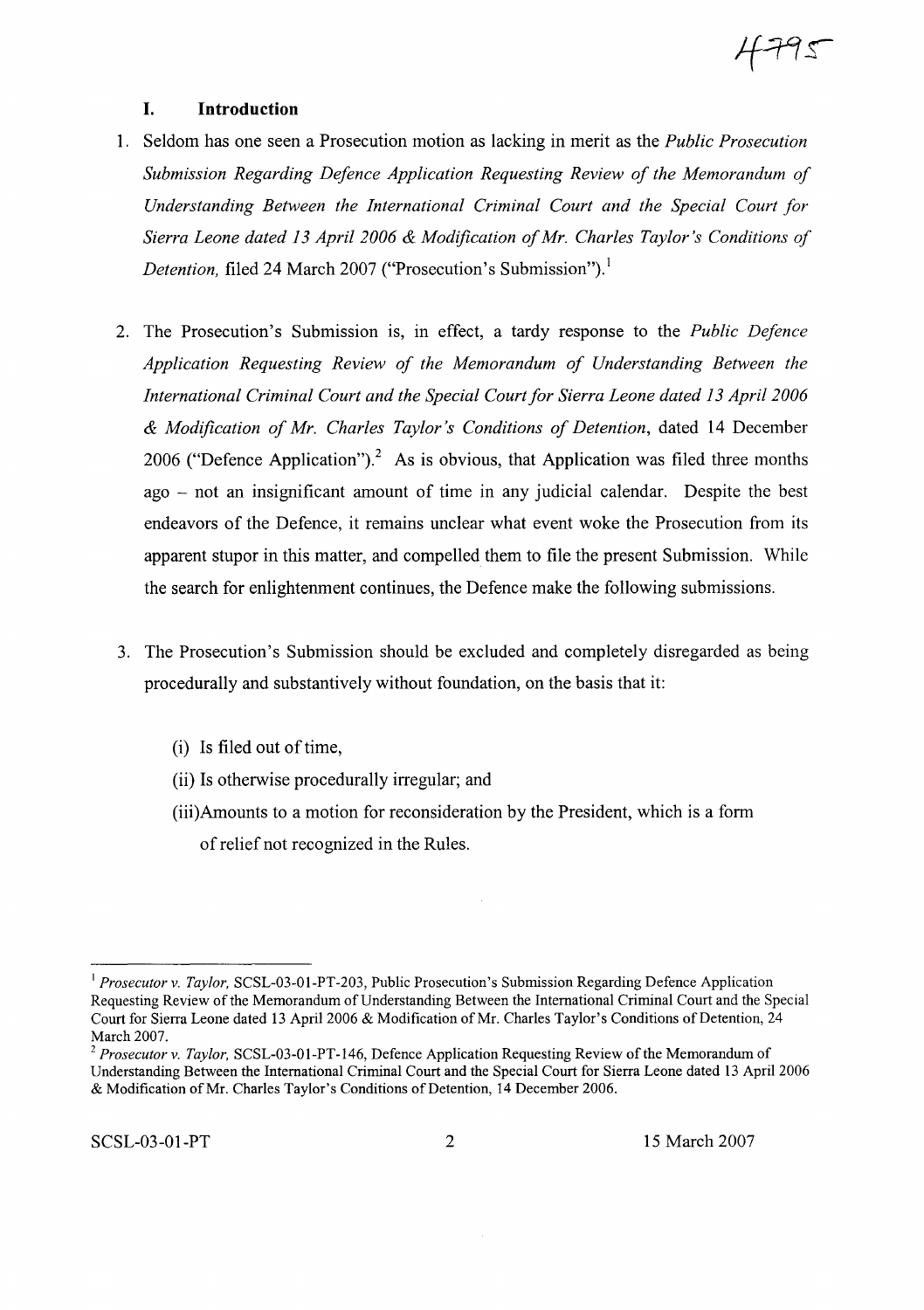

### **II. Argument**

- 4. Rule 7 of the Special Court Rules of Procedure and Evidence ("the Rules") sets out the order and time limits for the filing of Responses and Replies. If the Prosecution had something worthwhile to say on the issue of the Defence Application, one would have expected them to file a response to the Defence Application by 08 January 2007, the first date for filing after the judicial recess. That opportunity was patently not taken by the Prosecution. Therefore, they must, with respect, be expected to live with their legal decision to remain silent in this matter.
- 5. The entitling of the Prosecution's 14 March filing as a "Prosecution's Submission" rather than as a motion, response, or reply cannot disguise the absence of any procedural foundation for the purported filing. Even if, *arguendo,* the Prosecution was purporting to respond to *Registrar's Rule* 33(B) Submission, dated 20 February 2007,<sup>3</sup> it would be out of time. It would be out of time, even if, *arguendo,* the Prosecution was purporting to respond to the *Defence Reply to the Registrar's Rule 33(B) Submission,* filed 26 March 2007.<sup>4</sup> In these circumstances, the Prosecution's creative entitling of its filing as a "Submission" is understandable because it clearly falls outside the confines of the Rules. However, such entitling cannot, with respect, make a bad filing good.
- 6. In addition, the learned President of the Special Court has deprecated and admonished against untrammeled filings in his *Decision of the President on Urgent and Public Defence Motion Requesting Cessation of Video Surveillance of Legal Consultations,* dated 21 February 2007. As the President elegantly put it,

"the filing of further pleadings after the reply to the Registrar's Submission, engendering a further multiplication of issues, must be frowned upon as

<sup>3</sup> *Prosecutor v. Taylor,* SCSL-03-01-PT-188, Registrar's Submission Pursuant to Rule 33(B) in Relation to Issues Raised in the Defence Motion Requesting a Review of the Memorandum of Understanding Between the International Criminal Court and the Special Court for Sierra Leone dated 13 April 2006 & Modification of Mr. Charles Taylor's Conditions of Detention, 20 February 2007 ("Registrar's Rule 33(B) Submission").

*<sup>4</sup> Prosecutor v. Taylor,* SCSL-03-01-PT-194, Defence Reply to Registrar's Submission Pursuant to Rule 33(B) in Relation to Issues Raised in the Defence Motion Requesting a Review of the Memorandum of Understanding Between the International Criminal Court and the Special Court for Sierra Leone dated 13 April 2006 & Modification ofMr. Charles Taylor's Conditions of Detention, 26 February 2007 ("Defence Reply to the Registrar's Rule 33(B) Submission").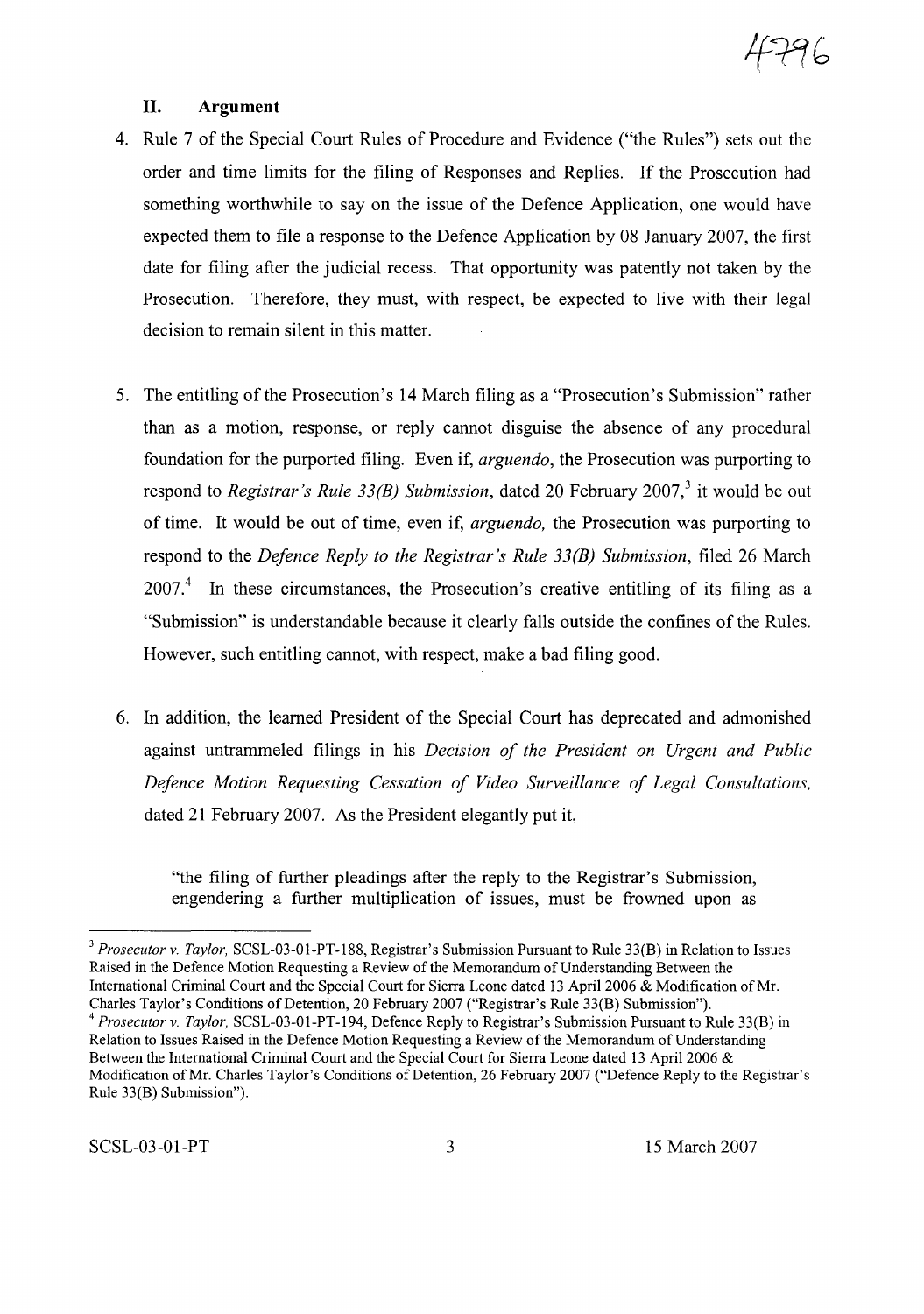highly irregular and impermissible and consequently of no effect. That kind of procedural innovation and escalation and elevation is reminiscent of the interminable proceedings in Chancery in the case of Jamdyce v. Jamdyce in Charles Dickens' Bleak House and has no place in our Rules of Procedure and Evidence." $5$ 

- 7. For the reasons given above, the Defence respectfully submit that the bland assertion that "The Prosecution, as a party in this case, has the right to file submissions on matters raised with the President, which may later be raised at trial or on appeal" cannot be taken as a license to act outside the Rules. The Defence would respectfully urge caution in the face of the rather cavalier approach apparently adopted by the Prosecution with regard to the Special Court's Rules of Procedure and Evidence.
- 8. In any event, the Prosecution's Submission should be summarily rejected as, properly considered, it amounts to a motion for reconsideration of the *President's Decision on Video Surveillance,* dated 21 February 2007. The President has previously ruled that the Rule 33(B) mechanism is inapposite and inappropriate with regard to filings to the President.<sup>6</sup> Indeed, the Registrar is only empowered to make representations to Chambers and not to the President as President.? Having thus judicially determined the proper scope of Rule 33(B), it is not open to the Prosecution to ask the President to reconsider his determination. This is apparent from the *Decision of the President on Defence Motion for Reconsideration of Order Changing Venue of Proceedings, dated 12* March 2007.<sup>8</sup> There, the President held, in relation to an arguably far more important matter, that "the authority vested in the President and properly exercised in this matter is administrative in nature and that the Rules do not provide the Applicant an avenue for 'reconsideration' or review before the President."<sup>9</sup> This constitutes a further ground for rejecting the purported Prosecution's Submission.

<sup>&</sup>lt;sup>5</sup> *Prosecutor v. Taylor*, SCSL-03-01-PT-189, Decision of the President on Urgent and Public Defence Motion Requesting Cessation of Video Surveillance of Legal Consultations, 21 February 2007, para. 32 ("President's Decision on Video Surveillance"). (footnote omitted.)

<sup>6</sup> President's Decision on Video Surveillance, para. 24.

 $<sup>7</sup>$  Id.</sup>

<sup>8</sup> *Prosecutor v. Taylor,* SCSL-03-01-PT-202, Decision ofthe President on Defence Motion for Reconsideration of Order Changing Venue of Proceedings, 12 March 2007.

 $^{9}$  Id., pg. 4.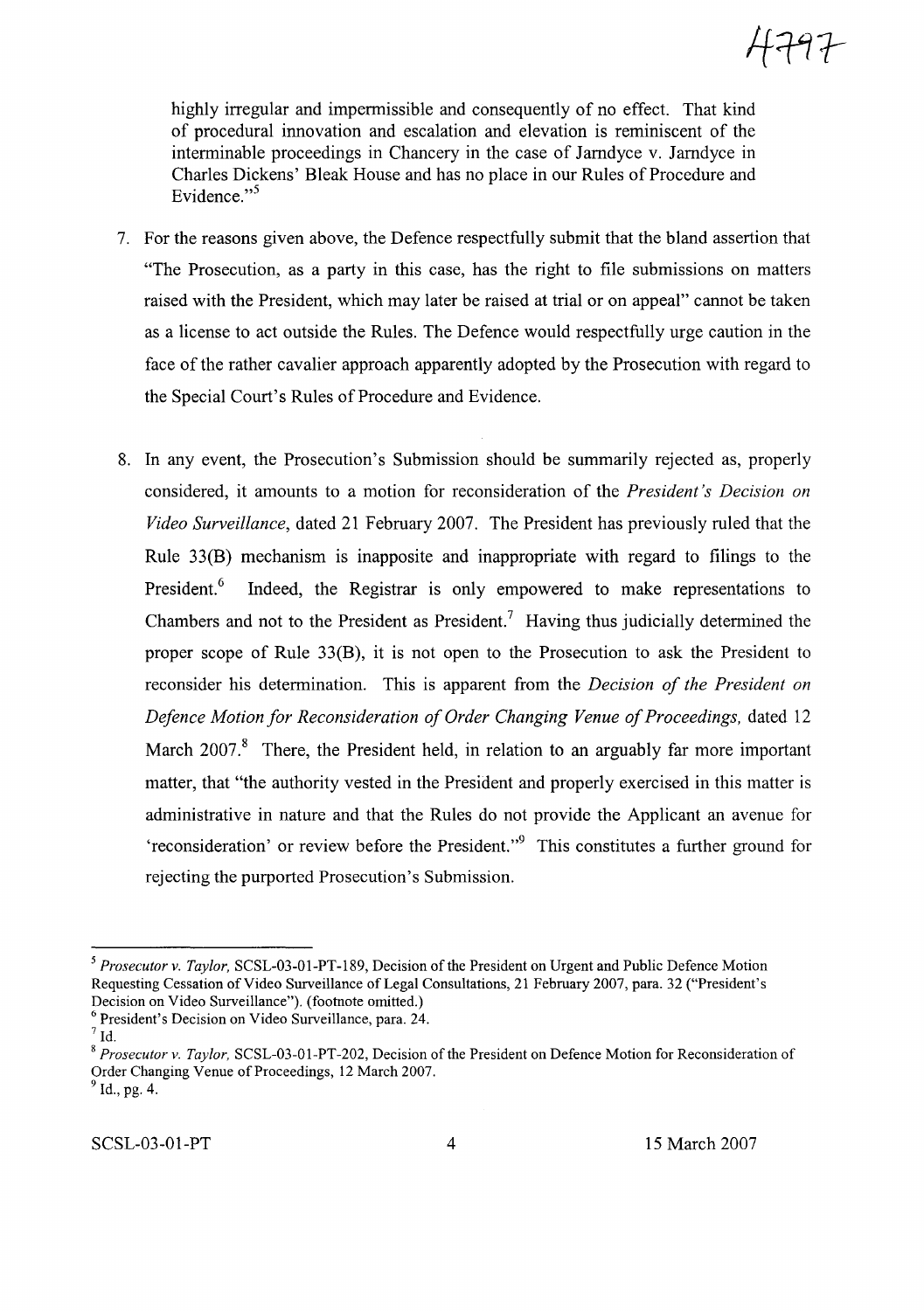9. In the penultimate paragraph of its Submission, the Prosecution states, "[t]he Defence arguments also ignore the reality that in some ways the detention conditions at the ICC offer more amenities than those at the SCSL Detention Facility."<sup>10</sup> It has evidently taken the Prosecution three months to struggle to that seminal conclusion. The Defence wonders how long they would need to substantiate the purported assertion. Interesting though that possibility is, the Defence have no option other than to state the obvious: Submission by assertion should have no place in proceedings before the Special Court for Sierra Leone. Arguments should be based on legal authority or evidence. Both are conspicuously absent in the Prosecution's submissions. In short, not only is the Prosecution's Submission procedurally and legally impermissible, out of time, and without foundation, it is also striking for its complete lack of substantive merit.

# **III. Conclusion**

10. Accordingly, the Defence respectfully request the President to:

- (i) DISMISS the Prosecution's Submission, and
- (ii) GRANT the measures as originally requested m the *Defence Application Requesting a Review of the Memorandum of Understanding between the International Criminal Court and the Special Court for Sierra Leone dated 13 April 2006* & *Modification of Mr. Taylor's Conditions of Detention,* filed 14 December 2006.

**Respectfully submitted,**

**Karim** A. A. **Khan Lead Counsel for Mr. Charles Ghankay Taylor** Done in Freetown this 15<sup>th</sup> Day of March 2007

SCSL-03-01-PT 5 15 March 2007

<sup>&</sup>lt;sup>10</sup> Prosecution's Submission, para. 13.